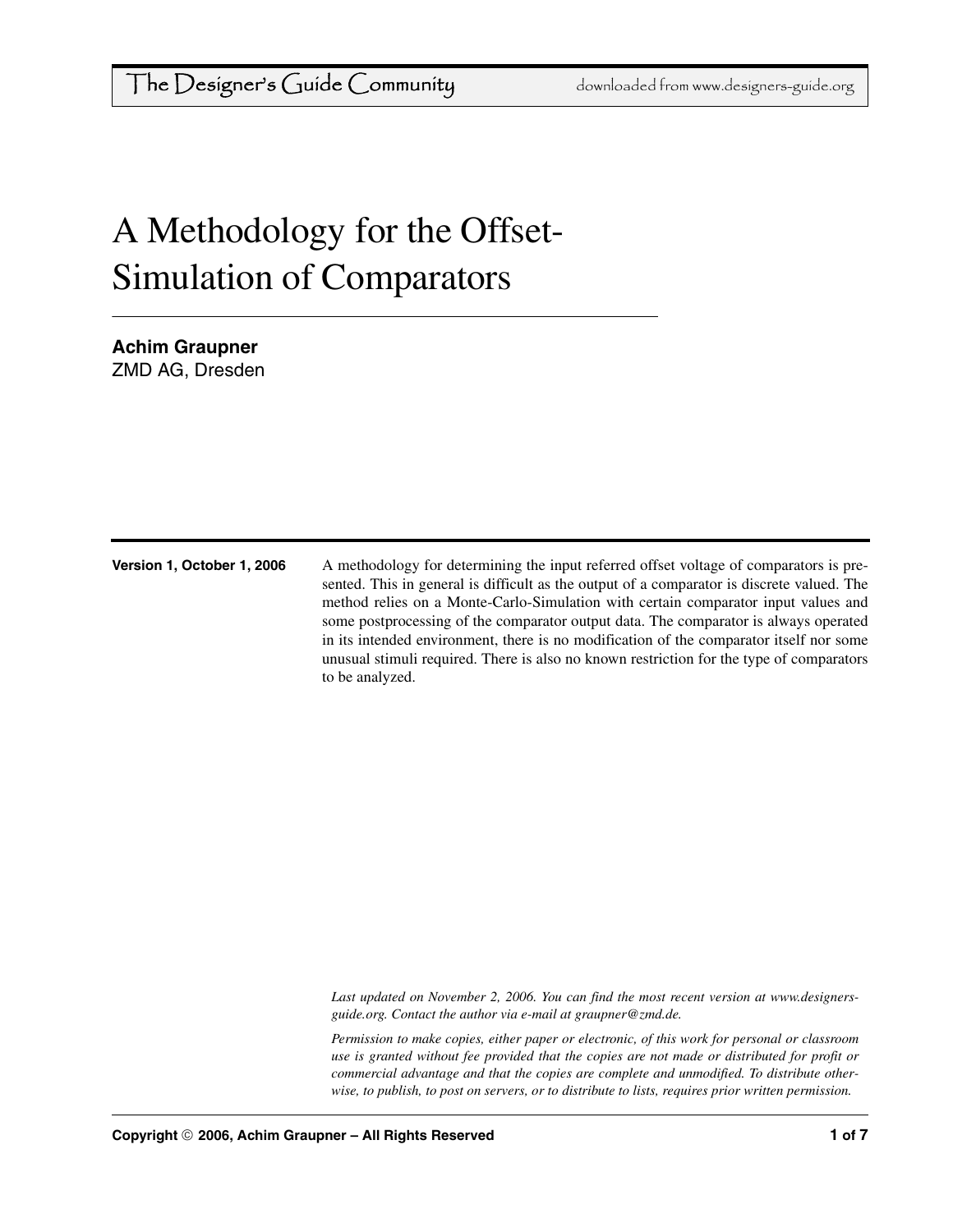#### **1 Introduction**

Comparators are a frequently used building block in analog circuit design. One of its most important properties is its input referred offset. For the most simple implementation, an amplifier with a high gain, this is a simple task that can be carried out with the help of a feedback network and some Monte-Carlo simulation.

However, most circuit implementations of comparators are much more complicated. Comparators often employ some hysteresis or some clever clocking scheme to reduce power dissipation or offset. In those cases however the determination of the input referred offset is no longer simple at all. In the latter case DC simulations are no longer sufficiently as the operation depends on the circuit's transient behavior. In the case of hysteresis a clever DC analysis has to be carried out because the circuit provides multiple operating points.

An method for determining the offset is described in [\[1\]](#page-6-0). Its basic idea is to build a firstorder sigma-delta-modulator comprising the comparator and an ideal integrator. When steady state is reached, i.e. the high and low times of the comparator output are equal, then the mean input value equals the sum of the comparators threshold value plus the comparators offset. The method is quite simple but to achieve a meaningful accuracy the simulation time has to be considerably long until sufficient settlement. If the comparator employs a hysteresis then this method does not compute the two switching levels and their offset but a mean threshold value.

This short paper presents a very simple methodology to determine the offset of arbitrary comparators with the help of transient simulations. It requires a very simple testbench and some simple postprocessing only. In the following the method is introduced and illustrated with the help of an example.

## **2 Simulation Setup**

For the proposed method a testbench of the comparators with is normal surroundings as supply and clock is used. Additionally a dedicated input has to be provided. The input value of the comparator has to be ladder-shaped, see [Figure 1](#page-2-1). This signal can be generated with a triangular shaped pulse followed by some ideal sample-an-hold or with a dedicated block in an analog hardware description language (AHDL). For each input value  $x_i$  the comparator is activated and its output value  $y_i$  is stored. For an ideal comparator for all input values  $x_i$  below the threshold value  $x_{\text{th}}$  the output value  $y_i$  is 0 for all values greater it is 1. This setup is shown in [Figure 1](#page-2-1). Taking device parameter mismatch into account this behavior might randomly change. This means the comparator output might be 0 even if  $x_i > x_{\text{th}}$  or may be 1 although  $x_i < x_{\text{th}}$ .

The behavior of the comparator eventually depends on the actual device parameters, especially their matching. This effect can be modeled with an error signal  $x_{\text{off}}$  with is added to the comparator's input with all device parameters of the comparator at their nominal value, see [Figure 2.](#page-2-0)

To evaluate the influence of the random device parameter variation Monte-Carlo-analysis is used. The result of each Monte-Carlo-iteration is collected. Now for all Monte-Carlo-samples for each input value the probability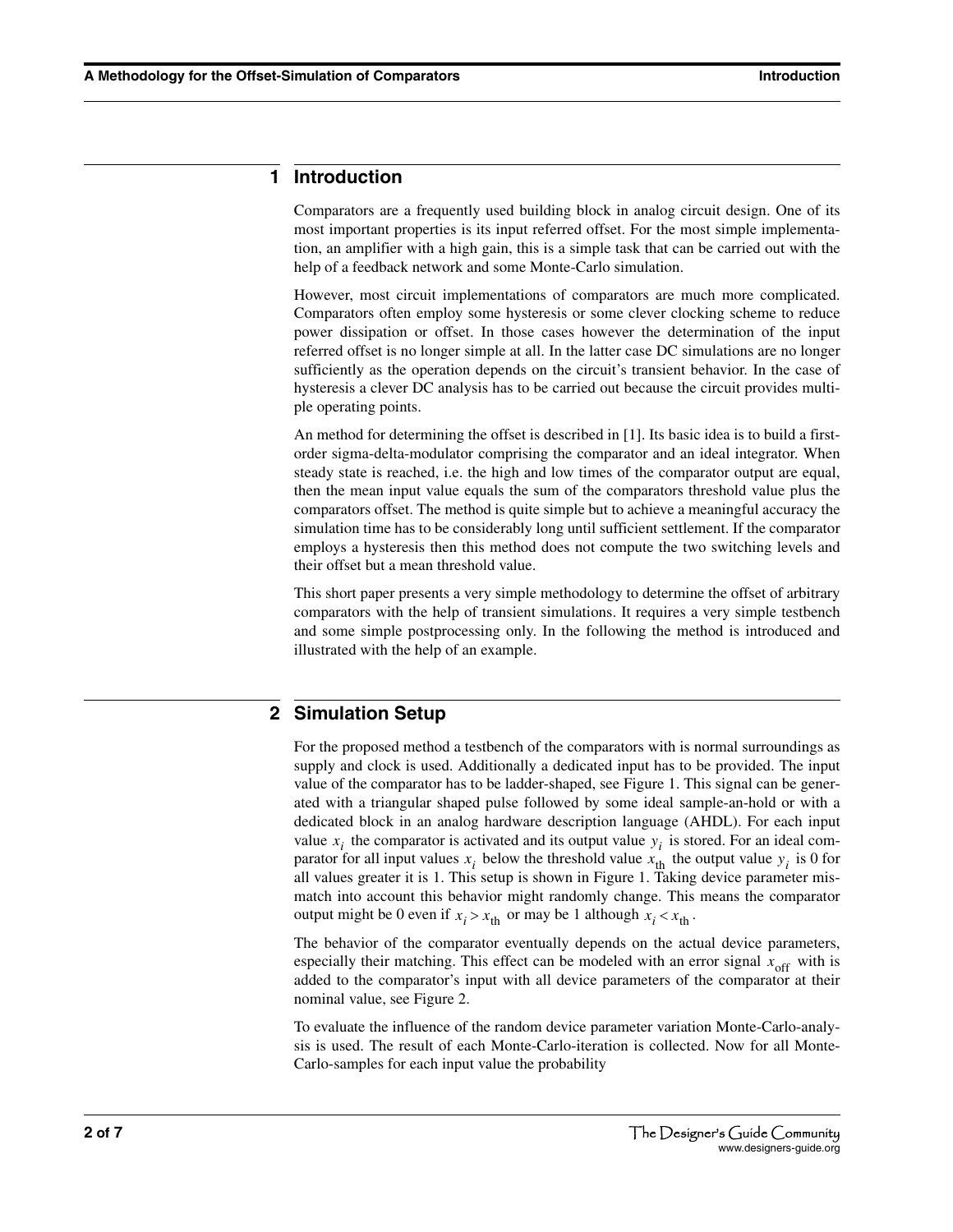<span id="page-2-1"></span><span id="page-2-0"></span>

*x*off



<span id="page-2-2"></span>(1)  $P(y_i = 1) = P((x_i - x_{\text{th}}) > x_{\text{off}})$ *ni*  $=\frac{i}{N}$  =  $z_i$ 

can be estimated, where N is the number of Monte-Carlo-iterations and  $n_i$  is the number of runs where the comparator output is 1 when  $x_i$  is applied. This function is the integral of  $x_{\text{off}}$ 's probability density function. Hence from [\(1\)](#page-2-2) the statistical properties from  $x_{\text{off}}$  can be easily computed. In order to do so [\(1\)](#page-2-2) can be plotted in a normal probability plot. This is a graphical technique for assessing whether or not a data set is approximately normally distributed. The data  $x_{\text{off}}$  are plotted against a theoretical normal distribution in such a way that the points should form an approximate straight line. From this line the mean value and the standard deviation can be determined.

In order to generate a normal probability plot the inverse of the cumulative normal distribution function is applied to the  $z_i$ 

$$
v_i = \Phi^{-1}(z_i) \tag{2}
$$

where

$$
\Phi(x) = \frac{1}{\sqrt{2\pi}} \int_{-\infty}^{x} \exp\left(\frac{-t^2}{2}\right) dt
$$
  
= 
$$
\frac{1}{2} \left[ 1 + \text{erf}\left(\frac{x}{\sqrt{2}}\right) \right]
$$
 (3)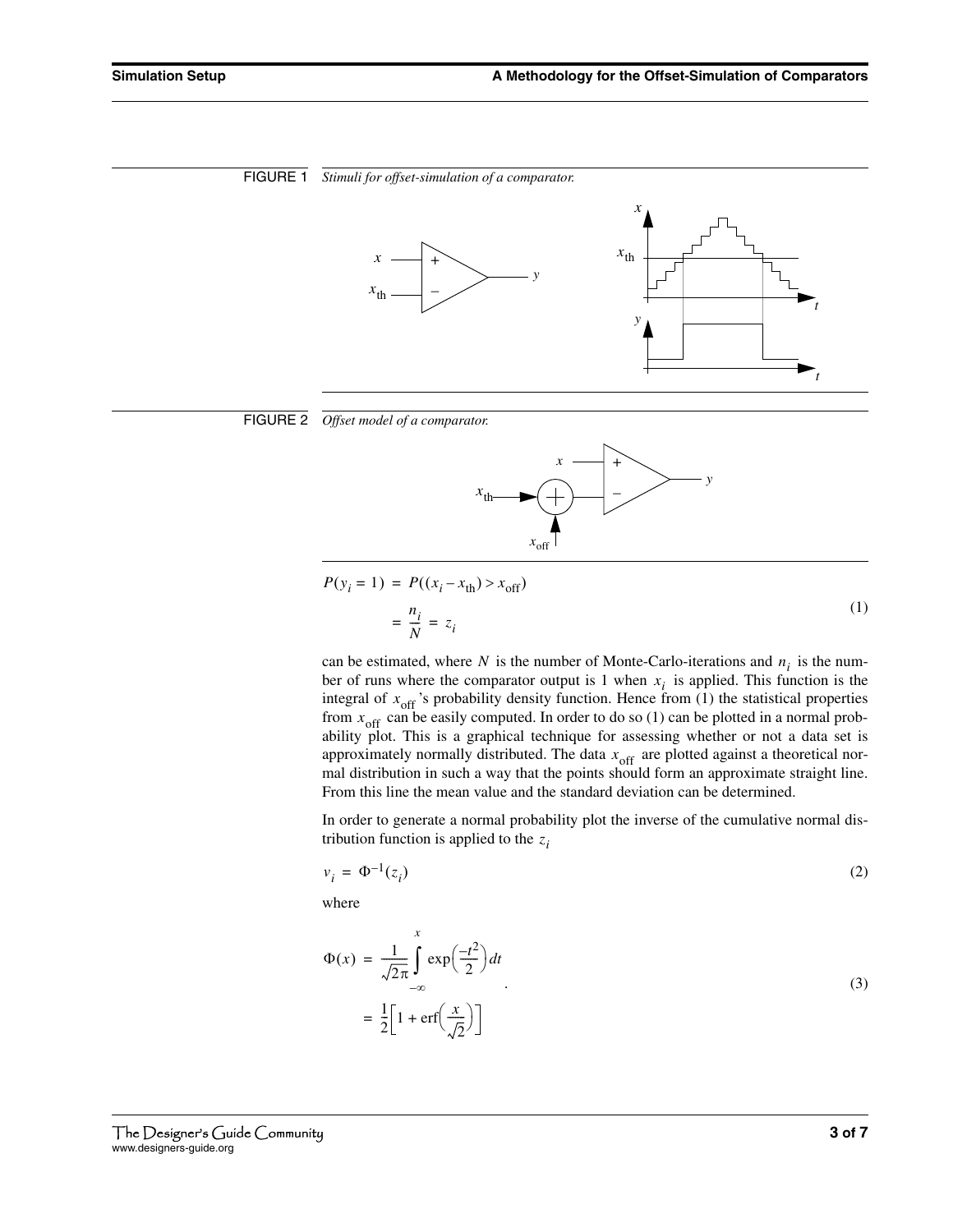<span id="page-3-0"></span>Now a first order polynomial  $z = p_1 x + p_2$  is fitted through the  $x_i$  vs.  $z_i$  plot. From the polynomials coefficients the mean value and the standard deviation of the distribution can be calculated:

$$
\mu_{xoff} = \frac{-p_2}{p_1} - x_{th}
$$
\n
$$
\sigma_{xoff} = \frac{1}{p_1}
$$
\n(4)

This method is illustrated in the following example.

#### **3 Example**

The [Figure 3](#page-3-1) shows the functional principle of a non-clocked comparator incorporating hysteresis and a output latch.

<span id="page-3-1"></span>FIGURE 3 *Simple comparator with hysteresis and output register.*



The result of a 700-runs Monte-Carlo simulation is shown in [Figure 4.](#page-4-0) At the input a ramp with 1mV steps is applied. For each step of the ramp a comparison cycle is carried out and the comparator's result is stored (in our case into a file with means of an AHDLblock). In a subsequent postprocessing for each ramp value the number of comparator output 1 is counted and normalized to the number of runs.

It can seen both the hysteresis of the comparator as well as its sensitivity to device parameter mismatch. For the rising slope and an input voltage of 1.64V in about 60% of all simulations the comparator output had an output of 1, in the rest it remained 0.

The simulation data of the rising slope have been plotted in a normal distribution plot, see [Figure 5](#page-4-1). It is seen that the result is to a good approximation a straight line. Hence, the offset of the comparator is normal distributed and its mean value as well its standard deviation can be calculated using [\(4\).](#page-3-0)

When normalizing the y-axis to a cumulative normal distribution then the statistical properties of the comparator's threshold value can be easily read out from the diagram (16%, 50% or 84%-values respectively), see [Figure 6](#page-4-2). In this case  $(x_{off} + x_{th}) = 1.64$ and  $\sigma_{\text{voff}} = 0.018$ .

In order to obtain reliable results the values for the  $x_i$  have to be selected carefully. The difference between two values should be less than the standard deviation of the offset.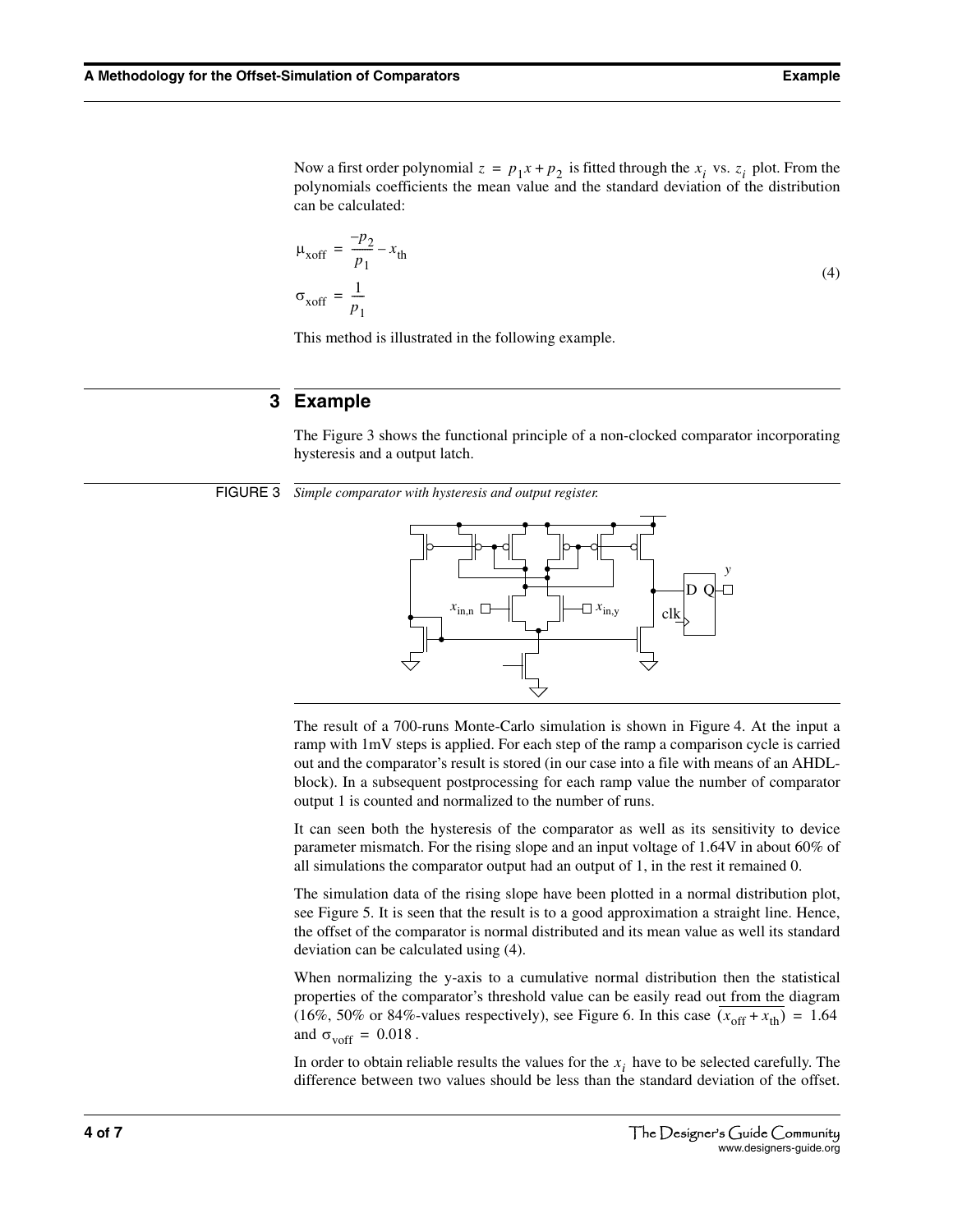

<span id="page-4-0"></span>FIGURE 4 *Result of a Monte-Carlo-simulation (cumulative histogram).*

<span id="page-4-1"></span>



<span id="page-4-2"></span>FIGURE 6 *Normalized cumulative frequency plot.*

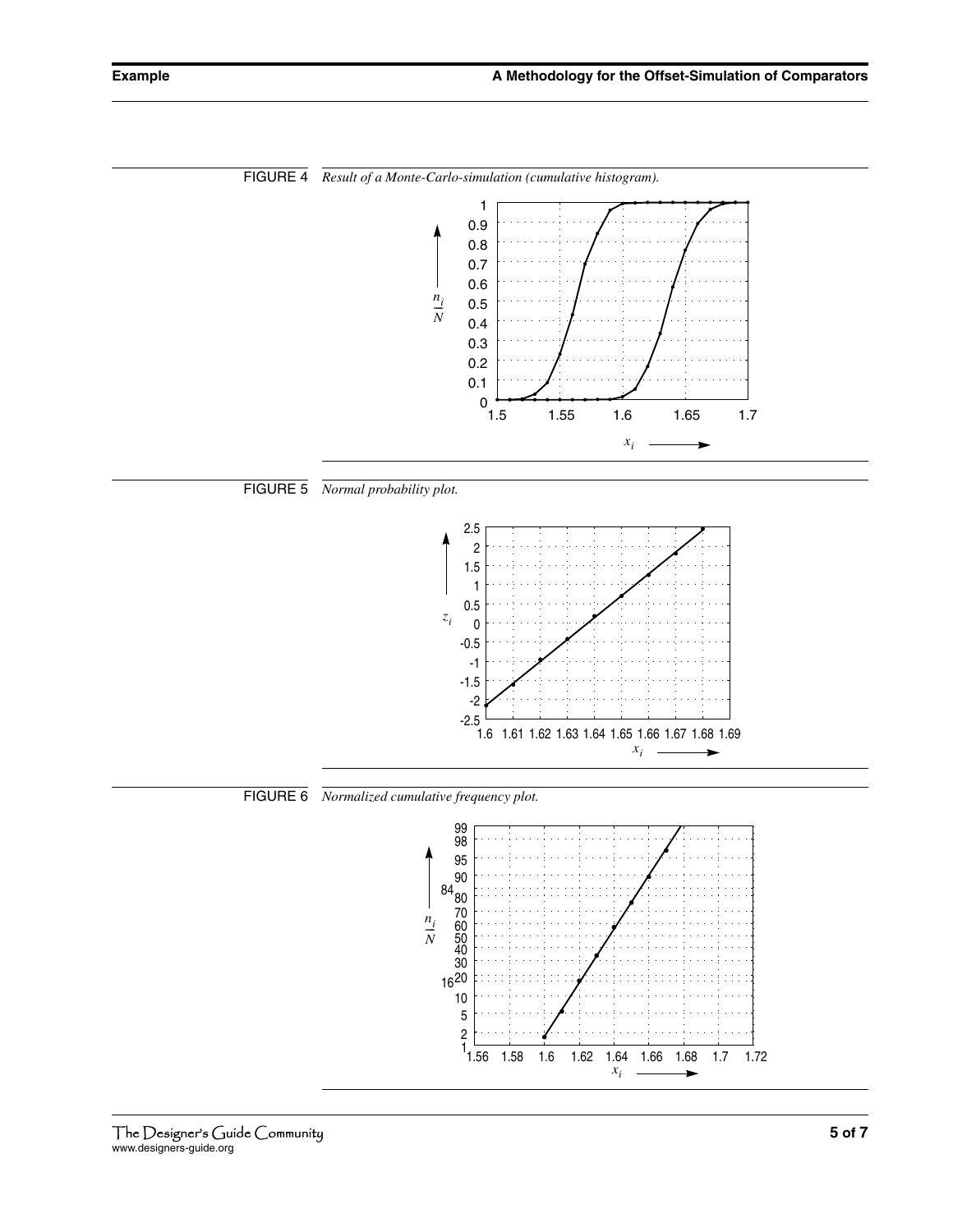Also the minimum and maximum values of  $x_i$  should always include the respective comparator threshold, so the interval should span several times the standard deviation around the comparator threshold. Those numbers have to be roughly guessed before starting the simulation.

## **4 Summary**

A very simple methodology to determine the offset of arbitrary comparators with the help of transient simulations has been presented. It requires a very simple testbench and some simple postprocessing only. The comparator can be simulated in its intended operating regime.

#### **4.1 If You Have Questions**

If you have questions about what you have just read, feel free to post them on the *Forum* section of *[The Designer's Guide Community](http://www.designers-guide.org)* website. Do so by going to *[www.designers](http://www.designers-guide.org/Forum)[guide.org/Forum](http://www.designers-guide.org/Forum)*.

# **Appendix**

The algorithm has been implemented in the Matlab/Octave code shown in [Listing 1.](#page-5-0)

<span id="page-5-0"></span>

|  | <b>LISTING 1</b> Matlab code that implements the post-analysis portion of the algorithm.                                                                  |
|--|-----------------------------------------------------------------------------------------------------------------------------------------------------------|
|  | % it is assumed that the simulation results are provided<br>% in the matrix "ydata" and the array "xdata"                                                 |
|  | % (1) ni/N, Figure 2<br>$y = sum(ydata)/length(ydata);$<br>plot(xdata, y)                                                                                 |
|  | % (2) inverse erf for rising slope only<br>% $y(1:21)$ is this case contains the data<br>% for the rising slope<br>$v = sqrt(2) * erfinv(y(1:21) * 2-1);$ |
|  | % select values within $-2.5$ 2.5 sigma<br>i=find(v>-2.5 & v<2.5)                                                                                         |
|  | % fit line through selected values<br>% Figure 5<br>$[p,s] = polyfit(xdata(i), v(i), 1);$<br>plot(xdata(i), v(i), xdata(i), polyval(p,x(i)))              |
|  | % (4) compute mu and sigma<br>sigma = $1/p(1)$ ;<br>$mu = -p(2)/p(1);$                                                                                    |
|  |                                                                                                                                                           |